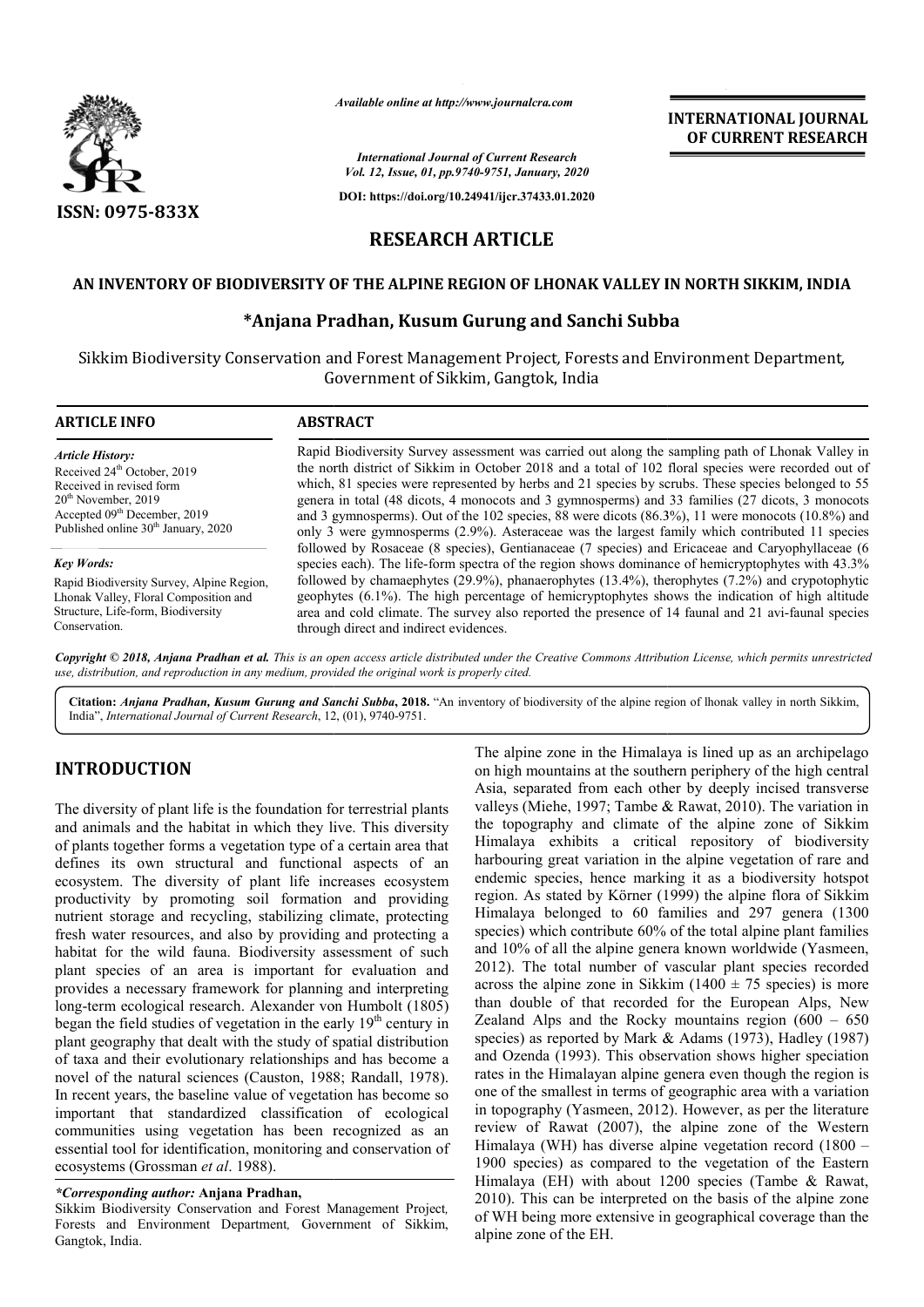Also, the reason being that most of the literature available on the alpine vegetation are based on the studies conducted in the WH and Nepal due to easy accessibility as compared to the EH. Hence, limited studies on the EH alpine vegetation is available (Tambe & Rawat, 2010). A number of floristic studies on the alpine regions of KNP has been done where Singh and Sundriyal (2005) reported the occurrence of 202 species of higher plants which belonged to 38 families (90% dicots, 9% monocots and 1% gymnosperms) while Maity and Maiti in 2007 reported 1580 species of vascular plants from KNP including 106 species of Pteridophytes, 11 gymnosperms and 1463 angiosperms (Tambe & Rawat, 2010). Dahal et al. (2017) recorded 151 floral species in the random sampling path of Kyongnosla Alpine Sanctuary (East Sikkim) through Rapid Biodiversity Survey (RBS). Another RBS study by Dahal et al. (2018) recorded 104 floral species belonging to 49 families under 74 genera along the sampling path of Thangu to Lashar Valley. The floristic structure of the Lhonak Valley are quite limited apart from the extensive study on the vegetation and flora of Zemu and Lhonak valley carried out by the two famous botanists, W. W. Smith and G. H. Cave from 1904 to 1911 (Smith and Cave, 1911). They recorded about 855 species of angiosperms out of which 734 species belonged to dicotyledons and 121 species belonged to monocotyledons (Dey, 2017; Smith and Cave, 1911). Very recent study on the diversity of flowering plants of Zemu and Lhonak valley by Sentu Kumar Dey has been documented with 889 species under 347 genera belonging to 89 families (Dey, 2017). Lucksom (2005) states that few new species/taxa have been described from this region. Some species have also been rediscovered after a long gap in this region. Dey and Maity (2015b) rediscovered the long lost species of *Pseudoyoungia simulatrix* (Babc.) D. Maity and Maiti in the Lhonak valley which was first collected in 1909. *Gentiana springateana* D.Maity *sp. nov*., a rare and endemic species of the region, was discovered by Maity (2014) between Kalapatthar and Muguthang  $(4500 - 4800m)$  which is supposedly close to the taxon *G*. *urnula* and *G*. *phyllocalyx*. This species was encountered in our RBS survey as well. Many species over the past decade and more, have been disappearing and sadly to the extent of extinction due to anthropogenic factors caused by activities like digging of the earth to construct roads for easy accessibility, not to forget the grazing limiting the growth of the natural species, landslides and soil erosion disrupting the regeneration of the species in the habitat.

In this paper, the floral diversity of the alpine region of Lhonak Valley in North Sikkim has been documented along the sampling path of the valley during the survey with the purpose of preparing baseline information on key biological elements in the alpine zone for long-term monitoring and evaluation of the impacts of changes in the forest and biodiversity management.

**Study Area Rapid Biodiversity Survey:** The study was conducted in Lhonak Valley along the sampling path from Kalapatthar – Muguthang –  $20R$  – Zanak 2 – Lhonak. The study area covered the altitudinal gradient from 4501m to 5092m asl lying between 27°51′44.14″N – 27°57′24.3″N latitude and  $88^{\circ}20'54.03''E - 88^{\circ}34'38.2''E$  longitude. A total of 29 plots were laid in the valley (covering compartments Lachen  $23 - 29$ ) of approximate area 0.29Ha (Figure 1). It falls under the jurisdiction of Thangu Block in Lachen Range of north district of Sikkim. The survey was carried out in October – November, 2018 (Annexure I).

Lhonak is exposed to the valley of Goma Chu originating from the Lhonak glacier that runs across the valley to join Zema Chu that originates from Zemu glacier (Johnson *et al*. 2006). This high altitude valley lying behind the alpine forest of the north extending above 4500m asl is a Trans-Himalayan ecoregion in proximate with the Tibetan Plateau (Anonymous, 2003). Lhonak Chu and other numerous tributaries flow down towards the south-east and ultimately meet with the River Teesta. The region is accessible from Thangu via the high and treacherous Lungnak La standing at almost 5000m asl beyond which lies an unexplored Lhonak Valley extending from Muguthang to Lhonak Lake. The Lhonak Valley is one of the sparsely populated regions in the extreme part of North Sikkim and is called the home of the Herdsmen with only about seven *Dokpa* (graziers) families or the Tibetan nomads who graze yak in a rotational system governed by traditional laws (Lachungpa, 2009). The climate is extremely cold and dry characterised by alpine scrubs with scarce and scattered patches of vegetation. The wettest month witnesses heaviest rainfall in June – July while it is moderate in April and October (Dey, 2017). The Valley is a typical dry alpine forest (4501m - 5092m) characterized by dwarf scrubs of Rhododendron and Juniper. The floristic species of this alpine zone are adapted to withstand the extremes of cold and shows remarkable vegetation of endemic, rare and important medicinal plants. The terrain is typically a cold desert with high snow mountains, glaciers, lakes and vast valleys with grasses, sedges, cushionoid vegetation, lichens and associated fauna. Most of the vegetation is composed of thorny and cushion plants and xerophytes among the grasses, sedges and medicinal herbs supporting a host of fauna and avi-fauna. The Valley is an Important Bird and Biodiversity Area with IBA Site Code of IN-SK-06 and IBA Criteria of A1 (Threatened species), A2 (Endemic Bird Area-133: Tibetan Plateau) and A3 (Biome 5: Eurasian High Montane; Biome 7: Sino-Himalayan Temperate Forest) (Lachungpa, 2009).

## **METHODOLOGY**

**Vegetation Sampling and Collection of Data:** Inventory and monitoring of the biodiversity of the alpine region of Lhonak Valley were done using Rapid Biodiversity Survey technique. Prior to the field visit, a base map was prepared using the Geographic Information System (GIS) in the GIS laboratory of the Department for supplementary information of the reserve forest and its adjoining areas showing drainages, rivers, roads and villages. Forest cover map was also prepared highlighting the forest types and its density. Literature review was also done to have a general idea about the biodiversity of the area, and a checklist for both flora and fauna was prepared to confirm their presence in the study area. In alpine grassland, repeated quadrats of 1m x 1m at an interval of 5 m along a 50 m line transect at each site (8 quadrats) was laid for the species present in an area. However, such transects may vary in length depending on the site feasibility. In case of alpine with shrubs/scrubs, a plot size of 5m x 5m was laid along 50m distance. Placing quadrats next to each other limits the independence of the data derived from each quadrat and placing quadrats at least 5m apart ensures independence of most data derived from nearby quadrats (Johnson *et al*. 2006). The study was conducted covering the feasible compartments by laying 29 random sampling plots as per the vegetation variation and forest type and preparing an inventory for the same (Figure 2).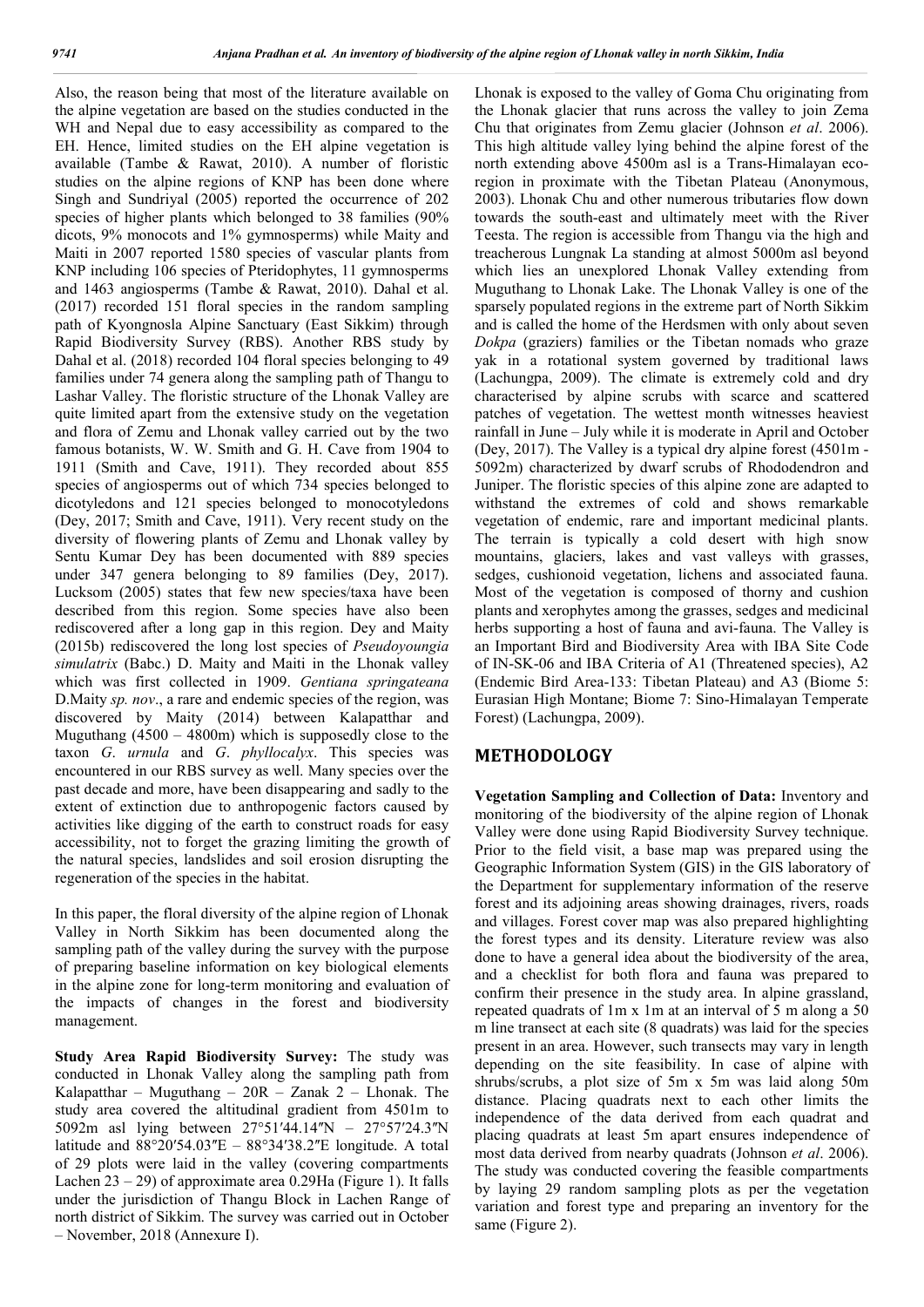**Fauna:** Presence and relative abundance of most of the small and large fauna species was evaluated using methods that rely on indirect evidence such as animal burrows/holes, dung, pellets, scats, feeding signs, tracks, nests, digging and antler thrashing. The birds were also inventoried along the sampling paths.

## **RESULTS**

**Vegetation composition along the sampling path:** The alpine forest of the sampling path of Lhonak valley occurs in between the altitudes of  $4501m - 5092m$  and is a typical dry alpine forest characterized by dwarf scrubs of Rhododendron and Juniper. The inner basin of the valley  $(4531m - 4994m)$  is dominated by dwarf Rhododendron scrubs of *Rhododendron anthopogon*, *R. campanulatum* subsp*. aeruginosum*, *R. nivale* and *R. setosum* found in association with shrubby species of *Berberis angulosa*, *Salix lindleyana* and *Lonicera* sp. The vegetation is practically of scattered scrubs and often barren mostly composed of stunted thorny and cushion plants, grasses, sedges and medicinal herbs supporting a host of fauna and avi-fauna. Erect and stunted scrubs of *Juniperus indica* is also widely available in the lower reaches of the valley (4511 – 4592m) in association with *Geranium polyanthes*, *G. donianum*, *Pleurospermum hookeri*, *Poa* and *Bistorta* species. Scrubs of *Cotoneaster microphyllus* and *Myricaria rosea* are seen stretching across the floor. Most of the ground is bare but patches of herbaceous species belonging to genera like *Anaphalis xylorhiza, Aster flaccidus, Cremanthodium oblongatum, Cyananthus incanus, Delphinium, Dracocephallum, Gentiana, Gentianella, Juncus himalensis, Kobresia, Koenigia islandica, Leontopodium, Oxytropis, Ranunculus, Rheum, Rhodiola, Taraxacum* and *Sedum* are irregularly distributed. *Cassiope fastigata* starts to appear only after 4760m elevation gradient growing in association with *Gentiana ornata and G*. micans. The gymnospermous *Ephedra gerardiana* is also commonly seen along the route above 4685m. *Saussurea simpsoniana*, *Rheum nobile, Saxifraga* and *Meconopsis* species are some of the herbs seen on the rocky scree slopes towards the Lake.

The valley also harbours the two rarely found high medicinal herbs of *Rheum nobile* and *Saussurea obvallata*. Commonly called Rhubarb or Sikkim Sundari (*Rheum nobile*) was first named by Joseph Hooker (Nicholis, 2013). *Saussurea obvallata*, an extremely rare plant native to the Himalayas is identified as endangered due to anthropogenic pressure by extraction of the plant. In the present study, this plant was observed only at the stretch of Kalapatthar and must be conserved for future as these plants may become extinct in that area. This plant was also recorded from Tholung – Kisong sampling path (Bharat *et al*. 2015; Pradhan & Lachungpa 2015), Kyongnosla Alpine Sanctuary (Dahal *et al*. 2018) and Tamze Valley through RBS study (Dahal *et al*. 2018). Cushion plants such as *Androsace tapete, Arenaria ciliolata, A. edgeworthiana* and *Saxifraga* species are commonly seen across the valley forming mats on the ground. While *Arenaria bryophylla* and A. *polytrichoides* are found along 4511m to 5000m on rocky stony slopes, *A. ciliolata* and A. *edgeworthiana* are largely seen across the sandy slopes along 4300m to 5092m in the valley. *Saxifraga andersonii*, S. *jacquemontiana* and S. *punctulata* are other cushion-forming herbs of the valley. The higher elevation of the alpine highlands ranging from 4554m to 5130m (along 20R to Lhonak) is a barren rocky area with plants forming dense

clumps of scrubby *Salix lindleyana*, *Potentilla fruticosa* var. *arbuscula, Myricaria rosea* and *Hippophae tibetana*. *Hippophae tibetana*, a high-valued medicinal scrub is distributed along the gradient 4653m – 4761m in association with *Salix lindleyana* which was previously recorded to be associated with *Rhododendron nivale* in the valley between Kambochen and Lhonak at elevation ranging from 4600m to 4900m (Carpenter *et al*. 1994). However, the last mention of this species was recorded in Lhonak Valley by Smith and Cave (1911), Dey (2017) and in Flora of Bhutan by Grierson and Long (1911). Due to its availability only in this region so far, this species requires location survey. The plant is locally known as Tarwa whose leaves are used to make tea. The tender branches, leaves and fruits contain bioactive compounds which are used to produce oil which is used as an ointment for treating burns. The fruit has high quality medicinal uses in the treatment of cardiac disorders, radiation injury and intestinal diseases.

**Floristic Structure:** During the survey, a total of 102 species were recorded out of which, 81 species were represented by herbs and 21 species by scrubs (Annexure II). These species belonged to 55 genera in total (48 dicots, 4 monocots and 3 gymnosperms) and 33 families (27 dicots, 3 monocots and 3 gymnosperms) as given in Table 1. Out of the 102 species, 88 were dicots (86.3%), 11 were monocots (10.8%) and only 3 were gymnosperms (2.9%; Table 1). The prominent genera were *Arenaria*, *Gentiana, Juniperus, Kobresia, Potentilla*, *Rhododendron* (5 species each) and *Saxifraga* (4 species). The gymnosperms recorded in the area were the stunted *Juniperus indica, Ephedra gerardiana* and *Lycopodium* species which clearly indicate the occurrence of typical alpine vegetation. The most dominant families in the study area belonged to Compositae (11 species), Rosaceae (8 species), Gentianaceae (7 species), Ericaceae and Caryophyllaceae (6 species each) (Figure 3).

**Life-form Spectra:** According to Raunkier's life-form classification (1934), vascular plants are classified into 5 major groups namely the phanerophytes, chamaephytes, hemicryptophytes, cryptophytes (geophytes, helophytes and hydrophytes) and therophytes based on the position of the perennating buds in relation to the soil surface. In the present study, all of these five life-forms were present where hemicryptophytes (43.3%) representing the herbaceous perennial plants was the dominant life-form spectra. This was followed by chamaephytes (29.9%) representing the lowgrowing creeping plants or woody perennial plants and cushionoids. While phanaerophytes (13.4%), therophytes (7.2%) and cryptophytic geophytes (6.1%) also formed the life-form spectra in the study area representing the other herbaceous flora (Figure 4).

**Faunal and Avi-Faunal Diversity:** The present study site also recorded 14 faunal and 21 avi-faunal species some of which were directly sighted and others reported in the area. Some of the commonly encountered avi-faunal species in the complex were Warbler, Male Guldenstadt's Redstart, Female Guldenstadt's Redstart, Robin Accentor, Yellow-billed Chough, Red-billed Chough and Large-billed crow. Lhonak Valley is the only known breeding area in the Eastern Himalayas of the Black-necked Crane (Lachungpa, 2009). Mammalian fauna reported in the area are Kiang, Snow Leopard, Tibetan Wolf, Tibetan Fox, Woolly Hare, etc. Himalayan Marmots are frequently seen along the valley making huge burrows and feeding on the ground vegetation especially the grasses.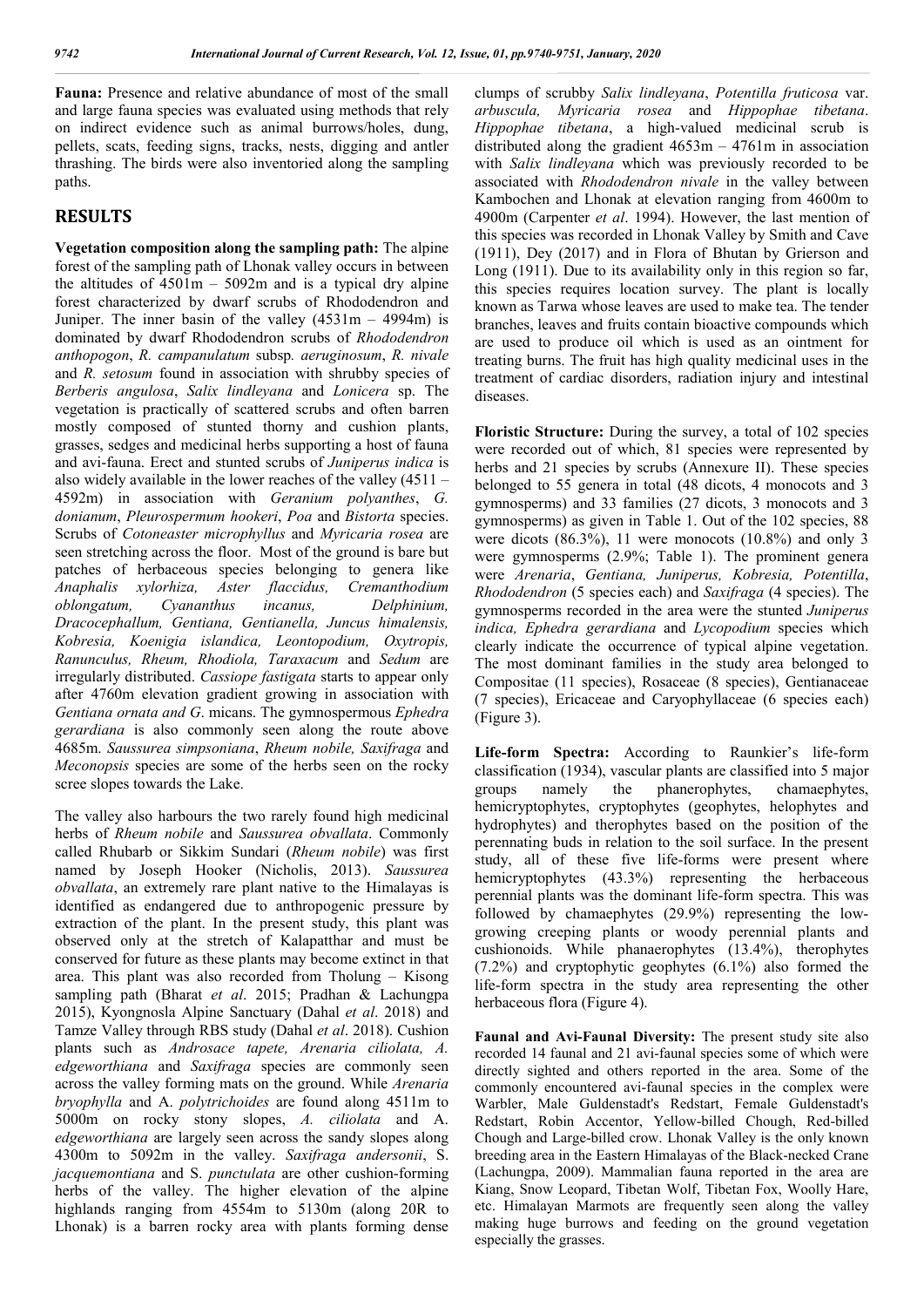

**Figure 1. Map showing the survey plots along the sampling path of Lhonak Valley in North Sikkim**



**Figure 2. Repeated quadrat for alpine grassland**

**Table 1. Diversity of floral species recorded along the sampling path of Lhonak Valley**

| Plant Group    | Species                     | $\frac{0}{0}$ | l ienera | $\%$  | Familv | $\frac{0}{0}$ |
|----------------|-----------------------------|---------------|----------|-------|--------|---------------|
| Dicotyledons   | 88 (20 scrubs and 68 herbs) | 86.3          | 48       | 87.3  |        | 81.8          |
| Monocotyledons | 11 (all herbs)              | 10.8          |          |       |        | 9.1           |
| Gymnosperms    | 3 (2 herbs and 1 scrub)     | 2.9           |          | 5.5   |        | 9.1           |
| TOTAL          | 102                         | 100.0         |          | 100.0 | 33     | 100.0         |



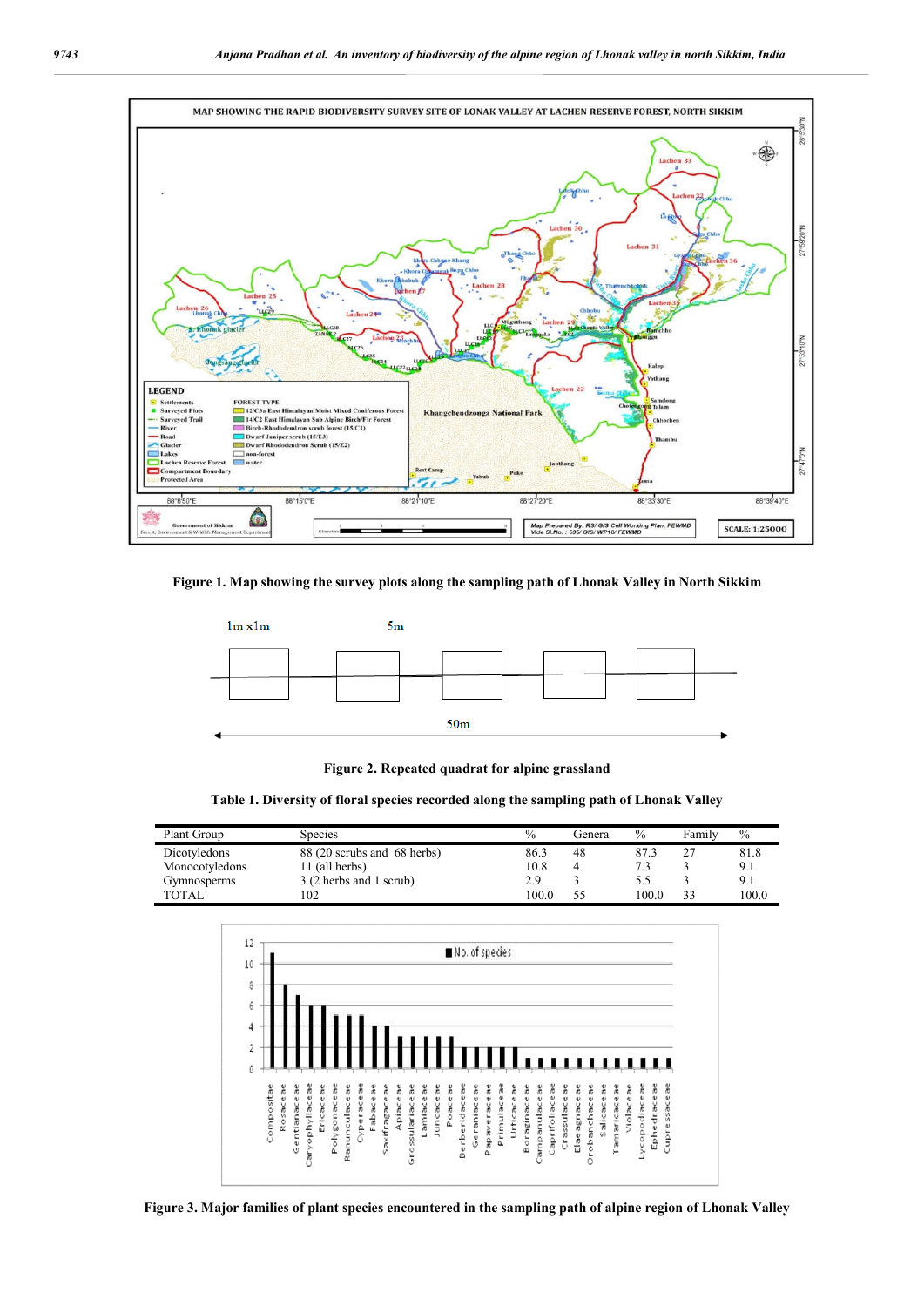

**Figure 4. Life-form spectra of alpine plants of Lhonak Valley**

Snow Toad, the highest altitude amphibian is reported in almost all lakes and water bodies of the Goma Chu Valley (Lachungpa, 2009). Blue Sheep (Ban bakhra) is another group of mammal seen in the valley.

#### **DISCUSSION**

The present study reveals that the surveyed area harbours 102 floral species contributing to the rich biodiversity. The presence of high herbaceous plants (81 nos.) and relatively less scrubs (21 nos.) and no tree stratum indicates the region being high altitude. As the elevation increases, the temperature decreases and the vegetation variation is observed. Out of the 102 species, 88 were dicots (86.3%), 11 were monocots (10.8%) and only 3 were gymnosperms (2.9%). Dicots were the dominant plant types with 86.3% which shows similar result from the alpine region of Khangchendzonga Biosphere Reserve (KBR) where 89.6% were dicots and 9.4% were monocots (Singh & Sundriyal, 2005). The presence of only 3 gymnosperms indicates the occurrence of typical alpine vegetation. The most dominant families in the study area belonged to Asteraceae (11 species), Rosaceae (8 species), Gentianaceae (7 species), Ericaceae and Caryophyllaceae (6 species each). The species of these families were more in number than other species belonging to other families. This also indicates that these species are better in adapting the cold environment of such high altitude.

In the present study, Raunkier's five major life-forms were present where 43.3% of hemicryptophytes representing the herbaceous perennial plants showed dominance followed by chamaephytes (29.9%) representing the low-growing creeping plants or woody perennial plants and cushionoids. The percentage of hemicryptophytes (43.3%) in the surveyed site was higher than that reported for the alpine vegetation of the KBR in Sikkim Himalaya as reported by Singh & Sundriyal (2005). This analysis is supported by various reports of Yasmeen (2012) who also stated similar observation in the alpine region of Sikkim Himalaya. The prevalence of hemicryptophytes at the highest elevations has also been reported from other mountains in Central Asia of Hindu Kush (Agakhanyantz & Breckle, 1995) and Nanga Parbat (Dickore & Nusser, 2000). The chamaephyte percentage was, however, comparatively lower (29.9%) than that recorded for the KBR with more than 50% of chamaephytic plants but much higher than the normal Raunkier's spectrum (9%) (Singh &

Sundriyal, 2005). Rawat and Adhikari (2005) also reported highest life-form spectrum of hemicryptophytes (57%) followed by chamaephytes (24%) in the Tso Kar basin of Changthang Plateau. The prevalence of such high percentage of hemicryptophytes and the presence of chamaephytes in the alpine region indicates the flora of the region to be that of alpine steppe. Even though trees are absent at such high alpine region there is a presence of woody shrubs and scrubs representing phanaerophytes (13.4) across the sampling path from 4501m to 4994m asl. This report is slightly more than that reported for the KBR (12.4%; Singh & Sundriyal, 2005). The low percentage of geophytes (6.1%) in the region indicates that the presence of rhizomatous plants is less than the presence of woody and herbaceous perennials. It can be concluded that the life-form spectrum in Lhonak valley portrays alpine steppe vegetation due to the high percentage of hemicryptophytes and presence of chamaephytes, phanaerophytes, geophytes and therophytes. These life forms signify the structural diversity of the forest and its ecology.

#### **Conclusion**

The valley is found to constitute a habitat suitable for both flora and fauna of alpine steppe. The vegetation of this highland is a home to several globally threatened species as well as high value medicinal plants such as *Ephedra gerardiana*, *Rheum nobile, Saussurea abvallata, S. simpsoniana,* etc. that are naturally available in this valley. But these high altitude plants are under threat due to the natural and anthropogenic disturbances and require attention. This high altitude valley is inhabited by the Tibetan nomads, Defence personnel of Army and ITBP (Indo-Tibet Border Police). The Lhonak Lake is highly prone to landslide events which may be triggered by heavy rain, seismic activity, and fluctuating permafrost condition in moraines. This may also damage the biodiversity of the area if the disaster occurs. Hence, a constant monitoring has to be done as precaution measure to check the control of GLOF.

#### **Acknowledgments**

The authors are grateful to JICA-assisted Sikkim Biodiversity Conservation and Forest Management Project (SBFP) of Department of Forest and Environment, Government of Sikkim, for providing the necessary facilities and encouragement. We would also like to express our gratitude to Shri. M. L. Srivastava, IFS (PCCF-cum-Principal Secretary & Chief Project Director), Mr. Bhuwan Pradhan, IFS (CCF-cum-Project Director), Mrs. Karma Choden Bhutia, SFS (DFO/BC). Special thanks to Mrs. Kusum Gurung, SFS (Joint Director) under whose tenure this survey was conducted. A humble appreciation to Mr. Bhaichung Lachenpa, Field staff (KNP/T), Mrs. Lyangmit Lepcha, GIS Engineer (Working Plan) and the survey team of SBFP/BC for their assistance and guidance during the course.

### **REFERENCES**

- Agakhanyantz, O., & Breckle, S. 1995. Origin and evolution of the mountain flora in Middle Asia and neighboring mountain regions. *Ecological Studies,* 113,  $63 - 80.$
- Anonymous. 2003. Sikkim State Biodiversity Strategy and Action Plan. National Biodiversity Strategy and Action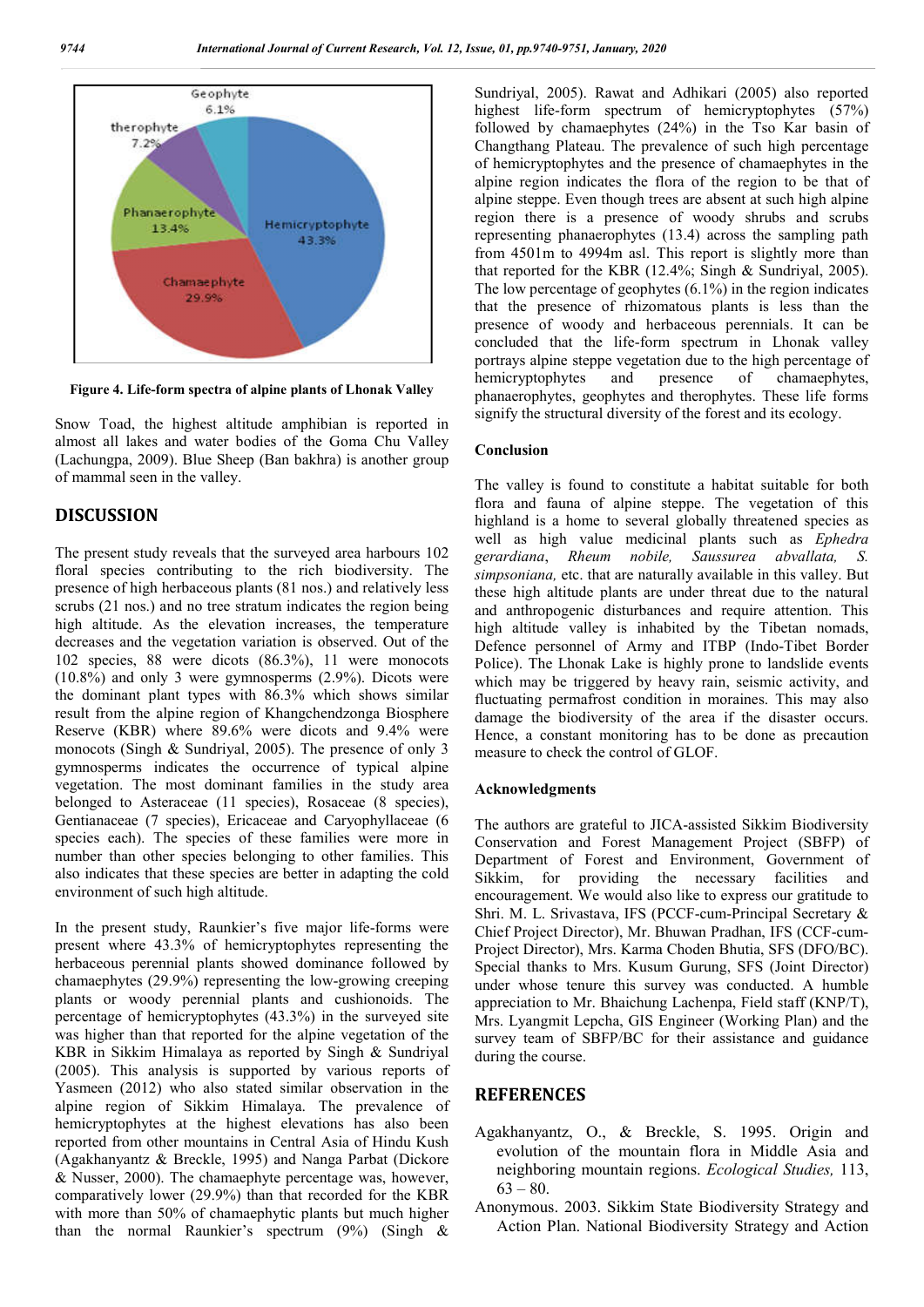Plan © NBSAP - Sikkim State. Department of Forests, Environment and Wildlife Management, Government of Sikkim.

- Bharat *et al.* 2015. Rapid Biodiversity Survey Report II. Sikkim Biodiversity Conservation and Forest Management Project (SBFP), FEWMD, Govt. of Sikkim, Gangtok. 2, 1 – 166.
- Carpenter, C., Ghimire, S., & Brown, T. 1994. Report on the Flora and Fauna of the Kanchenjunga Region: Wildlife Studies, Autumn.
- Causton, D. 1988. *An Introduction to Vegetation Analysis: Principles, Practice and Interpretation*. Springer: Netherlands. doi: 10.1007/978-94-011-7981-2
- Dahal *et al.* 2018. Rapid Biodiversity Survey Report III. Sikkim Biodiversity Conservation and Forest Management Project (SBFP), FEWMD, Govt. of Sikkim, Gangtok. 3, 1 – 210.
- Dahal, S., Chamling, N., Pradhan, A., Subba, S., Tamang, M., & Bhutia, D. C. 2017. Rapid Biodiversity Survey of Kyongnosla Alpine Sanctuary. *International Journal of Current Science*, *9*(7), 53852 – 53863.
- Dey, S. K. 2017. *Diversity of flowering plants of Zemu and Lhonka Valley, Sikkim*. Thesis submitted for the Degree of Doctor of Philosophy (SC.) in Botany, University of Calcutta.
- Dey, S. K., & Maity, D. 2015b. Rediscovery of *Pseudoyoungia simulatrix* (Cichorieae-Asteraceae) from India and its taxonomy history. *Rheeda, 25*(1), 31 – 35.
- Dickoré, W. B., & Nüsser, M. 2000. Flora of Nanga Parbat (NW Himalaya, Pakistan): An annotated inventory of vascular plants with remarks on vegetation dynamics. *Englera*, 19.
- Dipanjan, G. 2017. Brahma Kamal: The Himalayan Beauty. *Resonance*, 337 – 387.
- Grossman, D. H., Faber-Langendoen, D., Weakley, A. S., Anderson, M., Bourgeron, P., Crawford, R., Goodin, K., Landaal, S., Metzler, K., Patterson, K. D., Pyne, M., Reid, M., & Sneddon, L. 1988. *International classification of ecological communities: Terrestrial vegetation of the United States. The National Vegetation Classification System: Development, Status, and Applications* (Vol. 1). The Nature Conservancy: Arlignton, VA.
- Hadley, K. S. 1987. Vascular alpine plant distributions within the central and southern Rocky Mountains, U.S.A. *Arctic and Alpine Research*, *19,* 242 – 51.
- Inskipp, T., & Lachungpa, U. (2009). Important Bird Areas in India – Sikkim. Tso Lhamo Plateau – Lashar – Sebu La – Yumesamdong Complex.
- Johnson, S. E., Mudrak, E. L., & Waller, D. M. 2006. A comparison of sampling methodologies for long-term monitoring of forest vegetation in the Green Lakes Network National Parks. Great Lakes Network Report GLKN/2006/03, US Department of Interior National Park Service, 145pp.
- Kaur et al. 2017. A review on pharmacognistic, phytochemical and pharmacological data of various species of Hippophae (Seabuckthorn). International Journal of Green Pharmacy, 11(1).
- Körner, C. 1999. *Alpine plant life*. Berlin: Springer Verlag.
- Lachungpa, U. 2009. Important Bird Areas in India Sikkim. Lhonak Valley.
- Maity, D. 2014. A new species of *Gentiana* (Gentianaceae) from the Sikkim Himalaya. *Edinburgh Journal of Botany*, *71*(3), 289 – 296.
- Maity, D., & Maiti, G. G. 2007. The wild flowers of Kanchenjunga Biosphere Reserve, Sikkim. Kolkata, India: Naya Udyog.
- Mark, A. F., & Adams, N. M. 1973. New Zealand Alpine Plants. A. H. & A. W. Reed, Wellington.
- Miehe, G. 1997. Alpine vegetation of the Central Himalaya. In Wielgolaski, F. E. (ed) Polar and alpine tundra ecosystems of the world. *3*, 167 – 184.
- Nicholis. 2013. Peak performer: Weekly, New Scientist.
- Ozenda, P. 1993. Endemism at the level of the whole European Alpine System. *Acta Botanica Gallica*, *142*(7), 753 – 62.
- Pradhan, B., & Lachungpa, D. 2015. Rapid Biodiversity Survey Report I. Sikkim Biodiversity Conservation and Forest Management Project (SBFP), FEWMD, Govt. of Sikkim, Gangtok. *1*, 1 – 120.
- Randall, R. E. 1978. *Theories and Techniques in Vegetation Analysis*. Oxford University Press: Clarendon.
- Raunkiaer. 1934. The life forms of plants and statistical plant geography. *The Clarendon Press, Oxford*. 632.
- Rawat, G. S., & Adhikari, B. S. 2005. Floristics and distribution of plant communities across moisture and topographic gradients in Tso Kar basin, Changthang Plateau, Eastern Ladakh. *Arctic, Antarctic and Alpine Research*, *37*(4), 539 – 544.
- Singh, H. B., & Sundriyal, R. C. 2005. Composition, economic use and nutrient contents of alpine vegetation in the Khangchendzonga Biosphere Reserve, Sikkim Himalaya, India. *Arctic, Antarctic, and Alpine Research, 37*(4), 591 – 601.
- Smith, W. W, & Cave, G. H. 1911. The vegetation of Zemu and Lhonak Valley of Sikkim. *Records of the Botanical Survey of India*, *4*(1), 141 – 260.
- Tambe, S., & Rawat, G. S. 2010. The alpine vegetation of the Khangchendzonga landscape, Sikkim Himalaya, Community characteristics, Diversity and Aspects of ecology. *Mountain Research and Development*, *30*(3). http://dx.doi.org/10.1659/MRD-JOURNAL-D-09- 00058.1 ©2010
- Telwala, Y. 2012. Climate change and Alpine Flora in Sikkim Himalaya. In Arrawatia, M. L., & Tambe, S. (eds) Climate change in Sikkim – Patterns, Impacts and Initiatives. 104 – 124.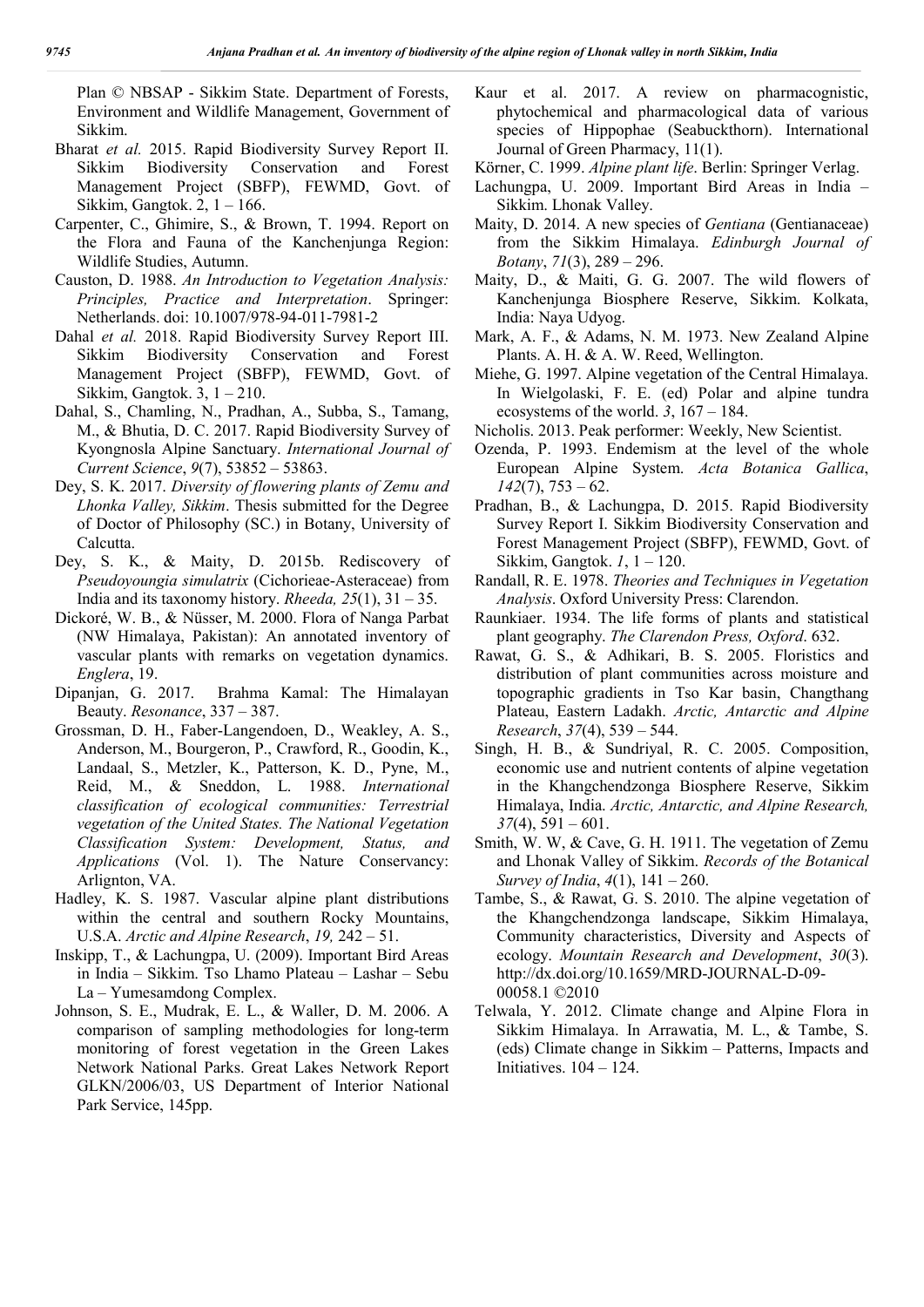### **Annexure I. Site characteristics of the sampling path along Lhonak Valley in North Sikkim**

| Site Code         | Latitude (N) | Longitude (E) | Elevation (m) | Slope Aspect | Slope Angle $(°)$ | Forest Type              | Area name                |
|-------------------|--------------|---------------|---------------|--------------|-------------------|--------------------------|--------------------------|
| LLC 1             | 27°53'51.13" | 88°28'40.94"  | 4518          | NW           | mild              | Dry alpine forest        | Kalapatthar              |
| LLC <sub>2</sub>  | 27°53'37.09" | 88°28'02.15"  | 4752          | <b>NW</b>    | mild              | Dry alpine forest        | Ginghanu                 |
| LLC <sub>3</sub>  | 27°54'03.12" | 88°27'29.27"  | 4994          | NE           | mild              | Dwarf Rhododendron scrub | <b>Below Shiv Mandir</b> |
| LLC <sub>4</sub>  | 27°54'22.81" | 88°25'48.16"  | 4612          | NW           | mild              | Dwarf Rhododendron scrub | Below Lungnak La         |
| LLC 5             | 27°54'11.51" | 88°24'56.91"  | 4556          | NW           | mild              | Dry alpine forest        | Muguthang                |
| LLC 6             | 27°54'05.59" | 88°24'59.84"  | 4550          | NW           | mild              | Dwarf Juniper scrub      | Muguthang                |
| $LLC$ 7           | 27°53'49.34" | 88°25'03.59"  | 4545          | <b>SW</b>    | mild              | Dwarf Rhododendron scrub | Muguthang                |
| LLC <sub>8</sub>  | 27°53'42.20" | 88°25'01.52"  | 4547          | <b>SW</b>    | 10%               | Dwarf Rhododendron scrub | Muguthang                |
| LLC <sub>9</sub>  | 27°53'33.10" | 88°24'58.13"  | 4531          | NW           | mild              | Dwarf Rhododendron scrub | Muguthang                |
| <b>LLC 10</b>     | 27°54'05.12" | 88°24'51.27"  | 4555          | ${\bf N}$    | 10%               | Dwarf Juniper scrub      | Muguthang                |
| LLC 11            | 27°53'50.06" | 88°24'46.15"  | 4545          | $\mathbf N$  | mild              | Dwarf Juniper scrub      | Muguthang                |
| $LLC$ 12          | 27°53'36.19" | 88°24'33.87"  | 4553          | NW           | mild              | Dwarf Juniper scrub      | Thaplay                  |
| $LLC$ 13          | 27°53'28.66" | 88°24'16.37"  | 4511          | <b>NW</b>    | mild              | Dwarf Juniper scrub      | Thaplay                  |
| LLC 14            | 27°53'28.87" | 88°23'59.04"  | 4592          | NW           | mild              | Dwarf Juniper scrub      | Thaplay Thang Maidan     |
| $LLC$ 15          | 27°53'02.57" | 88°23'24.20"  | 4501          | NE           | mild              | Dwarf Rhododendron scrub | Phukcha                  |
| LLC16             | 27°52'50.64" | 88°22'34.43"  | 4517          | NE           | mild              | Dwarf Rhododendron scrub | Goma Chu                 |
| LLC 17            | 27°52'44.16" | 88°22'19.35"  | 4529          | SE           | mild              | Dwarf Rhododendron scrub | Dolma Sampa              |
| LLC 18            | 27°52'35.13" | 88°22'02.00"  | 4554          | <b>NE</b>    | 15%               | Non forest (meadow)      | 20R                      |
| LLC 19            | 27°52'14.35" | 88°21'18.78"  | 4701          | NE           | 10%               | Non forest (meadow)      | Cherup                   |
| $LLC$ 20          | 27°51'44.14" | 88°20'54.03"  | 4653          | NE           | mild              | Non forest (meadow)      | Cherup                   |
| LLC <sub>21</sub> | 27°51'59.22" | 88°19'59.09"  | 4685          | NE           | 15%               | Non forest (meadow)      | Rassam                   |
| ${\rm LLC}$ 22    | 27°52'12.84" | 88°19'19.17"  | 4705          | <b>NE</b>    | mild              | Non forest (meadow)      | Tompeng Goma             |
| $LLC$ 23          | 27°52'20.67" | 88°18'55.34"  | 4733          | ${\bf N}$    | mild              | Non forest (meadow)      |                          |
| $LLC$ $25\,$      | 27°52'42.44" | 88°18'09.91"  | 4761          | ${\bf N}$    | mild              | Non forest (meadow)      | Thukchu                  |
| LLC <sub>24</sub> | 27°52'34.65" | 88°18'22.30"  | 4756          | ${\bf N}$    | mild              | Non forest (meadow)      | Zanak 2                  |
| $LLC$ $26$        | 27°52'32.81" | 88°19'11.30"  | 4855          | ${\bf N}$    | mild              | Non forest (meadow)      |                          |
| LLC <sub>27</sub> | 27°52'21.81" | 88°21'12.89"  | 4689          | $\mathbf N$  | mild              | Non forest (meadow)      |                          |
| <b>LLC 28</b>     | 27°52'42.93" | 88°18'09.14"  | 4765          | N            | mild              | Non forest (meadow)      | After Zanak 2            |
| LLC 29            | 27°54'50.32" | 88°13'30.11"  | 5130          | ${\bf N}$    | mild              | Non forest (meadow)      | Near Lhonak lake         |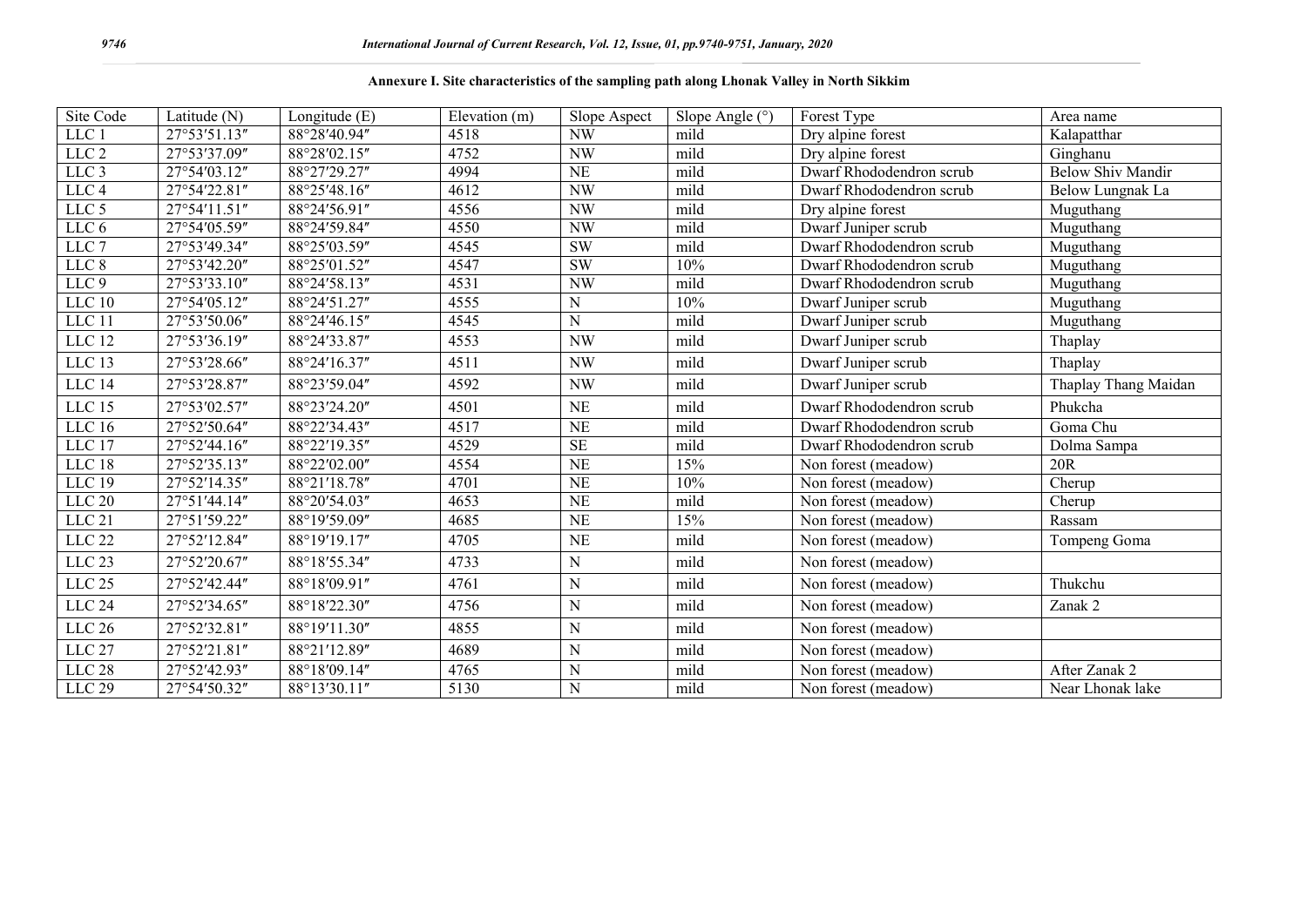|  |  |  |  |  | Annexure II. Checklist of floral species recorded along the sampling path of Lhonak Valley, North Sikkim |
|--|--|--|--|--|----------------------------------------------------------------------------------------------------------|
|--|--|--|--|--|----------------------------------------------------------------------------------------------------------|

| <b>S. No</b>   | Family          | <b>Botanical Name</b>                                  | <b>Elevation Gradient</b> | <b>Plant Group</b> |               | <b>Life Form</b> | Habit          |
|----------------|-----------------|--------------------------------------------------------|---------------------------|--------------------|---------------|------------------|----------------|
|                | Apiaceae        | Cortia depressa (D.Don) C.Norman                       | 3600--4800                | Angiosperm         | Dicotyledon   | Chamaephyte      | Herb           |
|                | Apiaceae        | Pleurospermum hookeri C.B.Clarke                       | 2700--5400                | Angiosperm         | Dicotyledon   | Hemicryptophyte  | Herb           |
| $\overline{3}$ | Apiaceae        | Pleurospermum stellatum (D. Don) Benth. ex C.B. Clarke | ca. 4517                  | Angiosperm         | Dicotyledon   | Hemicryptophyte  | Herb           |
| $\overline{4}$ | Asteraceae      | Anaphalis contorta (D.Don) Hook.f.                     | 3800--5000                | Angiosperm         | Dicotyledon   | Therophyte       | Herb           |
| 5              | Asteraceae      | Anaphalis xylorhiza Sch.Bip. Ex Hook.f.                | 3800--5000                | Angiosperm         | Dicotyledon   | Therophyte       | Herb           |
| 6              | Berberidaceae   | Berberis angulosa Wall. ex Hook.f. & Thomson           | 3400--4500                | Angiosperm         | Dicotyledon   | Phanaerophyte    | Scrub          |
|                | Berberidaceae   | Berberis mucrifolia Ahrendt                            | 4500-4555                 | Angiosperm         | Dicotyledon   | Phanaerophyte    | Scrub          |
| 8              | Boraginaceae    | Chionocharis hookeri (C.B.Clarke) I.M.Johnst.          | 3500-5000                 | Angiosperm         | Dicotyledon   | Chamaephyte      | Herb           |
| 9              | Boraginaceae    | Onosma hookeri C.B. Clarke                             | 3000--4700                | Angiosperm         | Dicotyledon   | Chamaephyte      | Herb           |
| 10             | Campanulaceae   | Cyananthus incanus Hook.f. & Thomson                   | ca. 4550                  | Angiosperm         | Dicotyledon   | Chamaephyte      | Herb           |
| 11             | Caprifoliaceae  | Lonicera sp.                                           | 4550 above                | Angiosperm         | Dicotyledon   | Chamaephyte      | Scrub          |
| 12             | Caryophyllaceae | Arenaria bryophylla Fernald                            | 4300-6180                 | Angiosperm         | Dicotyledon   | Chamaephyte      | Herb           |
| 13             | Caryophyllaceae | Arenaria ciliolata Edgew, & Hook.f.                    | 4000--4600                | Angiosperm         | Dicotyledon   | Chamaephyte      | Herb           |
| 14             | Caryophyllaceae | Arenaria edgeworthiana Majumdar                        | 3500--5300                | Angiosperm         | Dicotyledon   | Chamaephyte      | Herb           |
| 15             | Caryophyllaceae | Arenaria polytrichoides Edgew.                         | 4300-5500                 | Angiosperm         | Dicotyledon   | Chamaephyte      | Herb           |
| 16             | Caryophyllaceae | Arenaria sp.                                           | ca. 4500                  | Angiosperm         | Dicotyledon   | Chamaephyte      | Herb           |
| 17             | Caryophyllaceae | Silene setisperma Majumdar                             | ca. 4553                  | Angiosperm         | Dicotyledon   | Chamaephyte      | Herb           |
| 18             | Compositae      | Artemisia campbellii Hook.f. & Thomson ex C.B.Clarke   | 3800-5200                 | Angiosperm         | Dicotyledon   | Chamaephyte      | subshrub/scrub |
| 19             | Compositae      | Artemisia sp.                                          | ca. 4756                  | Angiosperm         | Dicotyledon   | Hemicryptophyte  | Herb           |
| 20             | Compositae      | Artemisia vulgaris L.                                  | ca. 4300                  | Angiosperm         | Dicotyledon   | Hemicryptophyte  | Herb           |
| 21             | Compositae      | Artemisia wallichiana                                  |                           | Angiosperm         | Dicotyledon   | Hemicryptophyte  | Herb           |
| 22             | Compositae      | Aster flaccidus Bunge                                  | ca. 4545m                 | Angiosperm         | Dicotyledon   | Therophyte       | Herb           |
| 23             | Compositae      | Cremanthodium oblongatum C.B. Clarke                   | 3600--5000                | Angiosperm         | Dicotyledon   | Therophyte       | Herb           |
| 24             | Compositae      | Leontopodium sp.                                       | ca. 4540 above            | Angiosperm         | Dicotyledon   | Chamaephyte      | Herb           |
| 25             | Compositae      | Saussurea gossypiphora D.Don                           | 4300--5600                | Angiosperm         | Dicotyledon   | Chamaephyte      | Herb           |
| 26             | Compositae      | Saussurea obvallata (DC.) Edgew.                       | 3700 - 4600               | Angiosperm         | Dicotyledon   | Chamaephyte      | Herb           |
| 27             | Compositae      | Saussurea simpsoniana (Fielding & Gardner) Lipsch.     | 3800--5600                | Angiosperm         | Dicotyledon   | Chamaephyte      | Herb           |
| 28             | Compositae      | Taraxacum eriopodum (D.Don) DC.                        | 4531--4556m               | Angiosperm         | Dicotyledon   | Hemicryptophyte  | Herb           |
| 29             | Crassulaceae    | Rhodiola sp.                                           | ca. 4733                  | Angiosperm         | Dicotyledon   | Chamaephyte      | Herb           |
| 30             | Cupressaceae    | Juniperus indica Bertol.                               | 3600--4800                | Gymnosperm         |               | Phanaerophyte    | Scrub          |
| 31             | Cyperaceae      | Kobresia duthiei C.B .Clarke                           | 3600--4600                | Angiosperm         | Monocotyledon | Hemicryptophyte  | Herb           |
| 32             | Cyperaceae      | Kobresia nepalensis (Nees) Kuik                        | 3600--4601                | Angiosperm         | Monocotyledon | Hemicryptophyte  | Herb           |
| 33             | Cyperaceae      | Kobresia pygmaea C.B .Clarke                           | 3100--5600                | Angiosperm         | Monocotyledon | Hemicryptophyte  | Herb           |
| 34             | Cyperaceae      | Kobresia schoenoides (C.A.Mey.) Steud.                 | 3800--4600                | Angiosperm         | Monocotyledon | Hemicryptophyte  | Herb           |
| 35             | Cyperaceae      | Kobresia sp.                                           | ca. 4600                  | Angiosperm         | Monocotyledon | Hemicryptophyte  | Herb           |
| 36             | Elaeagnaceae    | Hippophae tibetana Schltdl.                            | ca. 4685--4761            | Angiosperm         | Dicotyledon   | Chamaephyte      | Scrub          |
| 37             | Ephedraceae     | Ephedra gerardiana Wall. ex Stapf                      | 4550 above                | Gymnosperm         |               | Chamaephyte      | Herb           |
| 38             | Ericaceae       | Cassiope fastigiata (Wall.) D.Don                      | 2800--4500                | Angiosperm         | Dicotyledon   | Chamaephyte      | Scrub          |
| 39             | Ericaceae       | Rhododendron anthopogon D. Don                         | 3000--4800                | Angiosperm         | Dicotyledon   | Phanaerophyte    | Scrub          |
| 40             | Ericaceae       | Rhododendron campanulatum subsp aeruginosum Hook.f.    | 3000--4400                | Angiosperm         | Dicotyledon   | Phanaerophyte    | Scrub          |
| 41             | Ericaceae       | Rhododendron lepidotum Wall. ex G.Don                  | $\overline{2500}$ -5000   | Angiosperm         | Dicotyledon   | Phanaerophyte    | Scrub          |
| 42             | Ericaceae       | Rhododendron nivale Hook. f.                           | 4500--5500                | Angiosperm         | Dicotyledon   | Phanaerophyte    | Scrub          |
| 43             | Ericaceae       | Rhododendron setosum D. Don                            | 3600--4800                | Angiosperm         | Dicotyledon   | Phanaerophyte    | Scrub          |
| 44             | Fabaceae        | Astragalus sp.                                         | ca. 4500 above            | Angiosperm         | Dicotyledon   | Chamaephyte      | Herb           |
| 45             | Fabaceae        | Oxytropis sp.                                          | 4550m above               | Angiosperm         | Dicotyledon   | Hemicryptophyte  | Herb           |
|                |                 |                                                        |                           |                    |               |                  |                |

Continue ……..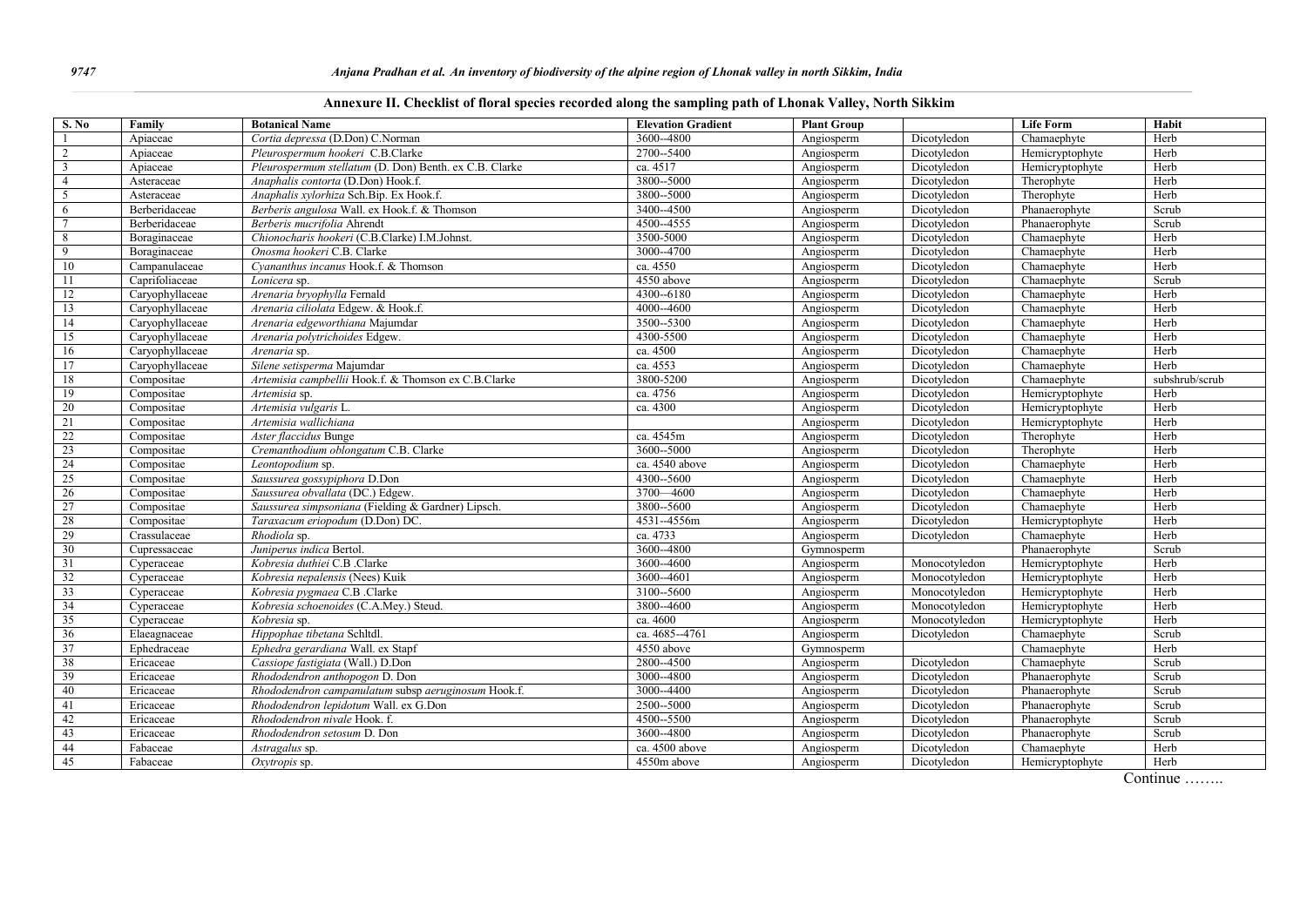| 46<br>Fabaceae<br>4500 above<br>Dicotyledon<br>Herb<br>Oxytropis tatarica Baker<br>Angiosperm<br>Hemicryptophyte<br>47<br>Herb<br>ca. 4800<br>Dicotyledon<br>Chamaephyte<br>Fumariaceae<br>Corvdalis sp.<br>Angiosperm<br>48<br>Gentiana carinata (D.Don) Griseb.<br>3000--4300<br>Dicotyledon<br>Herb<br>Gentianaceae<br>Angiosperm<br>Chamaephyte<br>49<br>Gentiana micans C.B.Clarke<br>ca. 4500<br>Dicotyledon<br>Herb<br>Gentianaceae<br>Angiosperm<br>Chamaephyte<br>50<br>3400--5500<br>Chamaephyte<br>Herb<br>Gentianaceae<br>Gentiana ornata (D.Don) Wall. ex Griseb.<br>Dicotyledon<br>Angiosperm |  |
|-------------------------------------------------------------------------------------------------------------------------------------------------------------------------------------------------------------------------------------------------------------------------------------------------------------------------------------------------------------------------------------------------------------------------------------------------------------------------------------------------------------------------------------------------------------------------------------------------------------|--|
|                                                                                                                                                                                                                                                                                                                                                                                                                                                                                                                                                                                                             |  |
|                                                                                                                                                                                                                                                                                                                                                                                                                                                                                                                                                                                                             |  |
|                                                                                                                                                                                                                                                                                                                                                                                                                                                                                                                                                                                                             |  |
|                                                                                                                                                                                                                                                                                                                                                                                                                                                                                                                                                                                                             |  |
|                                                                                                                                                                                                                                                                                                                                                                                                                                                                                                                                                                                                             |  |
| 51<br>Gentiana robusta King ex Hook.f.<br>ca. 4592<br>Dicotyledon<br>Herb<br>Gentianaceae<br>Angiosperm<br>Chamaephyte                                                                                                                                                                                                                                                                                                                                                                                                                                                                                      |  |
| 52<br>4500-4800<br>Gentiana springateana D.Maity sp. nov.<br>Dicotyledon<br>Chamaephyte<br>Herb<br>Gentianaceae<br>Angiosperm                                                                                                                                                                                                                                                                                                                                                                                                                                                                               |  |
| 53<br>4545<br>Herb<br>Gentianaceae<br>Gentiana tubiflora (G.Don) Griseb.<br>Angiosperm<br>Dicotyledon<br>Chamaephyte                                                                                                                                                                                                                                                                                                                                                                                                                                                                                        |  |
| 54<br>ca. 4500<br>Herb<br>Gentianella sp.<br>Angiosperm<br>Dicotyledon<br>Chamaephyte<br>Gentianaceae                                                                                                                                                                                                                                                                                                                                                                                                                                                                                                       |  |
| 55<br>ca. 4994m<br>Geranium donianum Sweet<br>Therophyte<br>Dicotyledon<br>Herb<br>Geraniaceae<br>Angiosperm                                                                                                                                                                                                                                                                                                                                                                                                                                                                                                |  |
| 56<br>ca. 4994m<br>Herb<br>Geranium polyanthes Edgew. & Hook.f.<br>Dicotyledon<br>Therophyte<br>Geraniaceae<br>Angiosperm                                                                                                                                                                                                                                                                                                                                                                                                                                                                                   |  |
| 57<br>1500--4200<br>Scrub<br>Grossulariaceae<br>Ribes himalense Royle ex Decne.<br>Angiosperm<br>Dicotyledon<br>Phanaerophyte                                                                                                                                                                                                                                                                                                                                                                                                                                                                               |  |
| 58<br>4550<br>Grossulariaceae<br>Ribes orientale Desf.<br>Dicotyledon<br>Phanaerophyte<br>Scrub<br>Angiosperm                                                                                                                                                                                                                                                                                                                                                                                                                                                                                               |  |
| 59<br>ca. 4553<br>Dicotyledon<br>Scrub<br>Grossulariaceae<br>Ribes takare D. Don<br>Angiosperm<br>Phanaerophyte                                                                                                                                                                                                                                                                                                                                                                                                                                                                                             |  |
| $3000 - 5000$<br>60<br>Hemicryptophyte<br>Herb<br>Juncus himalensis Klotzsch<br>Angiosperm<br>Monocotyledon<br>Juncaceae                                                                                                                                                                                                                                                                                                                                                                                                                                                                                    |  |
| 4500<br>Herb<br>61<br>Angiosperm<br>Monocotyledon<br>Hemicryptophyte<br>Juncaceae<br>Juncus sp.                                                                                                                                                                                                                                                                                                                                                                                                                                                                                                             |  |
| 3000--5000<br>Herb<br>62<br>Dracocephalum heterophyllum Benth.<br>Dicotyledon<br>Lamiaceae<br>Angiosperm<br>Therophyte                                                                                                                                                                                                                                                                                                                                                                                                                                                                                      |  |
| 63<br>ca. 4556<br>Herb<br>Dicotyledon<br>Hemicryptophyte<br>Lamiaceae<br>Elsholtzia sp.<br>Angiosperm                                                                                                                                                                                                                                                                                                                                                                                                                                                                                                       |  |
| Phlomoides rotata (Benth. ex Hook.f.) Mathiesen<br>3800--6102<br>64<br>Dicotyledon<br>Herb<br>Lamiaceae<br>Angiosperm<br>Chamaephyte                                                                                                                                                                                                                                                                                                                                                                                                                                                                        |  |
| 65<br>2700 - 4500<br>Herb<br>Thermopsis barbata Benth.<br>Dicotyledon<br>Leguminosae<br>Angiosperm<br>Hemicryptophyte                                                                                                                                                                                                                                                                                                                                                                                                                                                                                       |  |
| 66<br>Aletris pauciflora (Klotzsch) Hand.--Mazz.<br>3000--4300<br>Herb<br>Liliaceae<br>Angiosperm<br>Monocotyledon<br>Hemicryptophyte                                                                                                                                                                                                                                                                                                                                                                                                                                                                       |  |
| ca. 4592<br>67<br>Lycopodiaceae<br>Hemicryptophyte<br>Herb<br>Lycopodium sp.<br>Gymnosperm                                                                                                                                                                                                                                                                                                                                                                                                                                                                                                                  |  |
| 68<br>Meconopsis bella Prain<br>3600--5400<br>Dicotyledon<br>Herb<br>Chamaephyte<br>Papaveraceae<br>Angiosperm                                                                                                                                                                                                                                                                                                                                                                                                                                                                                              |  |
| 69<br>3600--5400<br>Dicotyledon<br>Chamaephyte<br>Herb<br>Papaveraceae<br>Meconopsis sp.<br>Angiosperm                                                                                                                                                                                                                                                                                                                                                                                                                                                                                                      |  |
| Monocotyledon<br>Herb<br>70<br>4500<br>Angiosperm<br>Hemicryptophyte<br>Poaceae<br>Eragrostis sp.                                                                                                                                                                                                                                                                                                                                                                                                                                                                                                           |  |
| 4500<br>Herb<br>71<br>Poaceae<br>Poa sp.<br>Angiosperm<br>Monocotyledon<br>Hemicryptophyte                                                                                                                                                                                                                                                                                                                                                                                                                                                                                                                  |  |
| 72<br>4000--4900<br>Bistorta affinis (D.Don) Greene<br>Herb<br>Polygonaceae<br>Angiosperm<br>Dicotyledon<br>Hemicryptophyte                                                                                                                                                                                                                                                                                                                                                                                                                                                                                 |  |
| 73<br>2000--4900<br>Dicotyledon<br>Herb<br>Polygonaceae<br>Koenigia islandica L.<br>Hemicryptophyte<br>Angiosperm                                                                                                                                                                                                                                                                                                                                                                                                                                                                                           |  |
| 74<br>2400--5000<br>Herb<br>Polygonaceae<br>Oxyria digyna (L.) Hill<br>Angiosperm<br>Dicotyledon<br>Chamaephyte                                                                                                                                                                                                                                                                                                                                                                                                                                                                                             |  |
| 75<br>Persicaria vivipara (L.) Ronse Decr.<br>Polygonaceae<br>3300--5501<br>Dicotyledon<br>Hemicryptophyte<br>Herb<br>Angiosperm                                                                                                                                                                                                                                                                                                                                                                                                                                                                            |  |
| Herb<br>76<br>Rheum nobile Hook. f. & Thoms.<br>3600--4500<br>Dicotyledon<br>Polygonaceae<br>Angiosperm<br>Geophyte                                                                                                                                                                                                                                                                                                                                                                                                                                                                                         |  |
| ca. 4701<br>77<br>Geophyte<br>Herb<br>Polygonaceae<br>Rheum spiciforme Royle<br>Angiosperm<br>Dicotyledon                                                                                                                                                                                                                                                                                                                                                                                                                                                                                                   |  |
| 3600--5000<br>78<br>Androsace selago Hook. f. & Thomson ex Klatt<br>Dicotyledon<br>Chamaephyte<br>Herb<br>Primulaceae<br>Angiosperm                                                                                                                                                                                                                                                                                                                                                                                                                                                                         |  |
| 79<br>3800-5500<br>Herb<br>Androsace tapete Maxim.<br>Dicotyledon<br>Chamaephyte<br>Primulaceae<br>Angiosperm                                                                                                                                                                                                                                                                                                                                                                                                                                                                                               |  |
| 80<br>Herb<br>Delphinium caeruleum Jacquem. ex Cambess.<br>ca. 4556<br>Dicotyledon<br>Hemicryptophyte<br>Ranunculaceae<br>Angiosperm                                                                                                                                                                                                                                                                                                                                                                                                                                                                        |  |
| 81<br>4685<br>Herb<br>Ranunculaceae<br>Delphinium nepalense Kitam. & Tamura<br>Dicotyledon<br>Hemicryptophyte<br>Angiosperm                                                                                                                                                                                                                                                                                                                                                                                                                                                                                 |  |
| 82<br>2800--5500<br>Herb<br>Ranunculus hirtellus Royle.<br>Dicotyledon<br>Ranunculaceae<br>Angiosperm<br>Chamaephyte                                                                                                                                                                                                                                                                                                                                                                                                                                                                                        |  |
| 83<br>2700--5000<br>Chamaephyte<br>Herb<br>Ranunculaceae<br>Ranunculus membranaceus Royle<br>Angiosperm<br>Dicotyledon                                                                                                                                                                                                                                                                                                                                                                                                                                                                                      |  |
| 84<br>4556m<br>Herb<br>Ranunculaceae<br>Ranunculus sp.<br>Angiosperm<br>Dicotyledon<br>Chamaephyte                                                                                                                                                                                                                                                                                                                                                                                                                                                                                                          |  |
| 85<br>Acomastylis elata var. elata Wall. ex G.Don<br>Herb<br>3500--5400<br>Dicotyledon<br>Rosaceae<br>Angiosperm<br>Geophyte                                                                                                                                                                                                                                                                                                                                                                                                                                                                                |  |
| 86<br>Cotoneaster microphyllus Wall. ex Lindl.<br>2000--5400<br>Scrub<br>Rosaceae<br>Angiosperm<br>Dicotyledon<br>Hemicryptophyte                                                                                                                                                                                                                                                                                                                                                                                                                                                                           |  |
| 87<br>1800--3800<br>Fragaria nubicola (Lindl. ex Hook.f.) Lacaita<br>Dicotyledon<br>Hemicryptophyte<br>Herb<br>Rosaceae<br>Angiosperm                                                                                                                                                                                                                                                                                                                                                                                                                                                                       |  |
| $88\,$<br>Geum elatum Wall.<br>3500--5400<br>Dicotyledon<br>Herb<br>Rosaceae<br>Angiosperm<br>Chamaephyte                                                                                                                                                                                                                                                                                                                                                                                                                                                                                                   |  |
| 89<br>Potentila arbuscula D.Don<br>2500--5500<br>Dicotyledon<br>Scrub<br>Rosaceae<br>Angiosperm<br>Phanaerophyte                                                                                                                                                                                                                                                                                                                                                                                                                                                                                            |  |
| 90<br>3700--4000<br>Herb<br>Potentilla argyrophylla Wall. ex Lehm.<br>Dicotyledon<br>Phanaerophyte<br>Rosaceae<br>Angiosperm                                                                                                                                                                                                                                                                                                                                                                                                                                                                                |  |